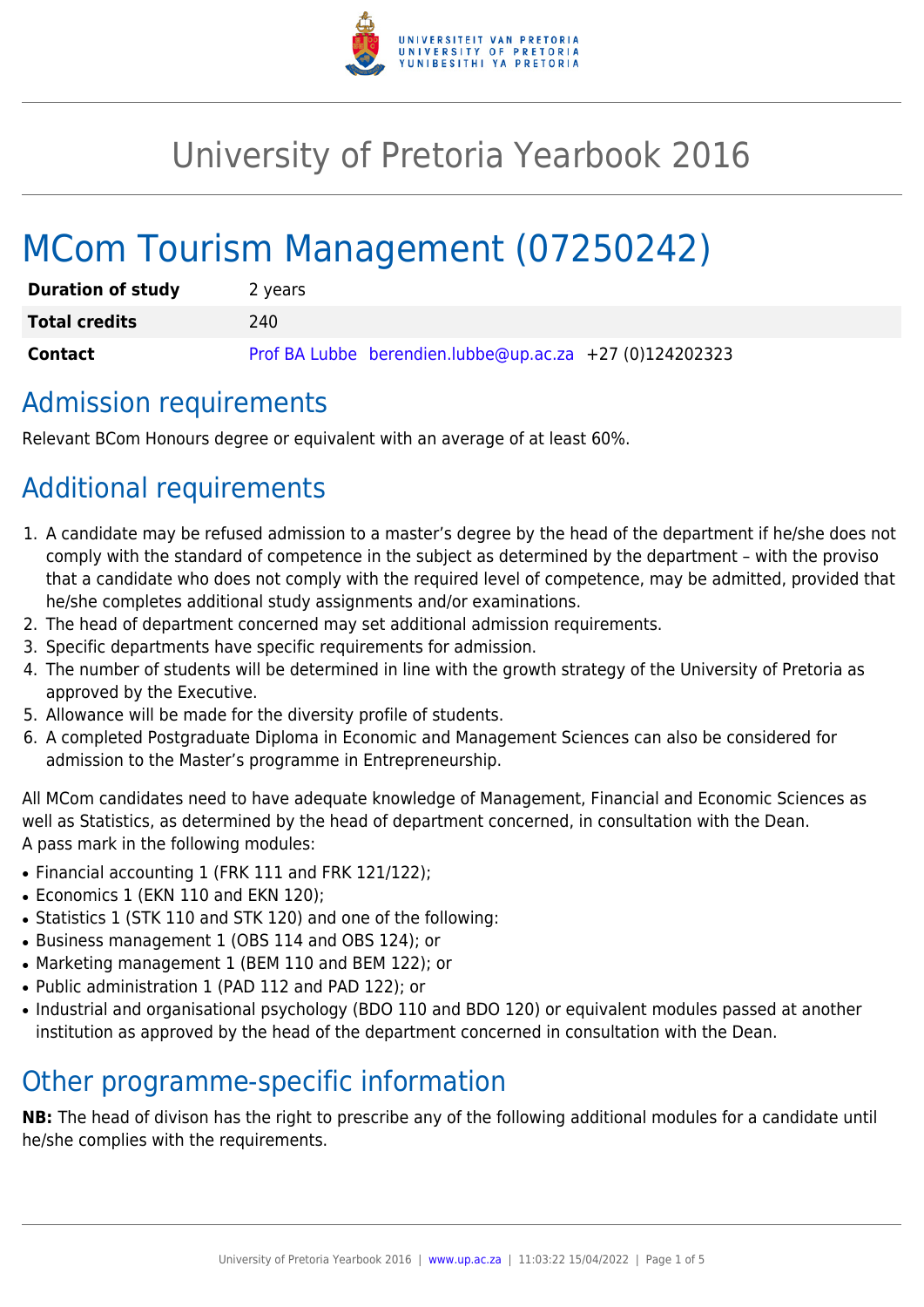

# Examinations and pass requirements

The pass mark for both a dissertation and a mini-dissertation is 50%. The provisions regarding pass requirements for dissertations, contained in General Regulation G.12.2, apply mutatis mutandis to minidissertations. A pass mark of at least 50% is required in the examination of each module.

## Research information

The research component comprises the writing of a dissertation and a draft article for publication. A short proposal has to be submitted to the head of the division. Upon approval of the proposal, a supervisor(s) will be appointed. The candidate will work under the guidance of his/her supervisor to develop a detailed research proposal according to the departmental guidelines and regulations. The proposal must be approved by the relevant committees before the candidate can commence with the dissertation. The candidate will then continue to work under supervision of his/her supervisor to complete the research and to develop and finalise a dissertation according to departmental guidelines and regulations.

Before or on submission of the dissertation, a candidate must submit at least one draft article for publication in a recognised academic journal. The draft article should be based on the research the candidate has conducted for the dissertation and be approved by the supervisor. The draft article is a necessary condition for the degree to be conferred on the candidate.

The research component (dissertation and draft article for publication) contributes 100% towards the total requirements for the degree.

#### **Dissertations/mini-dissertations/research reports, curricula and modules**

- 1. The degree programme requires that a dissertation/mini-dissertation/research article must be submitted in a field of study chosen from the fields covered for the honours degree, provided that the Dean may, on the recommendation of the head of department concerned, approve the replacement of the required dissertation by the successful completion of a prescribed number of module credits and a mini-dissertation/research article.
- 2. Information on modules, credits and syllabi is available, on request, from the head of department concerned.
- 3. A module in Research Methodology is compulsory in all programmes. The Dean may, on the recommendation of the head of department concerned, waive the prerequisites.
- 4. Sufficient number of bound copies of the thesis/dissertation must be submitted to the Head: Student Administration for examination, after permission is granted by the supervisor.

#### **Article for publication**

A dean may require, before or on submission of a dissertation, the submission of a draft article for publication to the supervisor. The draft article should be based on the research that the student has conducted for the dissertation and be approved by the supervisor concerned. The supervisor should then have the opportunity to take the paper through all the processes of revision and resubmission as may be necessary and/or appropriate in order to achieve publication.

#### **Submission of dissertation**

A dissertation is submitted to the Head: Student Administration, before the closing date for the various graduation ceremonies as announced annually.

For examination purposes, a student must, in consultation with the supervisor, submit a sufficient number of bound copies of the dissertation, printed on good quality paper and of good letter quality, to the Head: Student Administration. Permission to submit the dissertation in unbound form may be obtained from the supervisor concerned on condition that a copy of the final approved dissertation is presented to the examiners in bound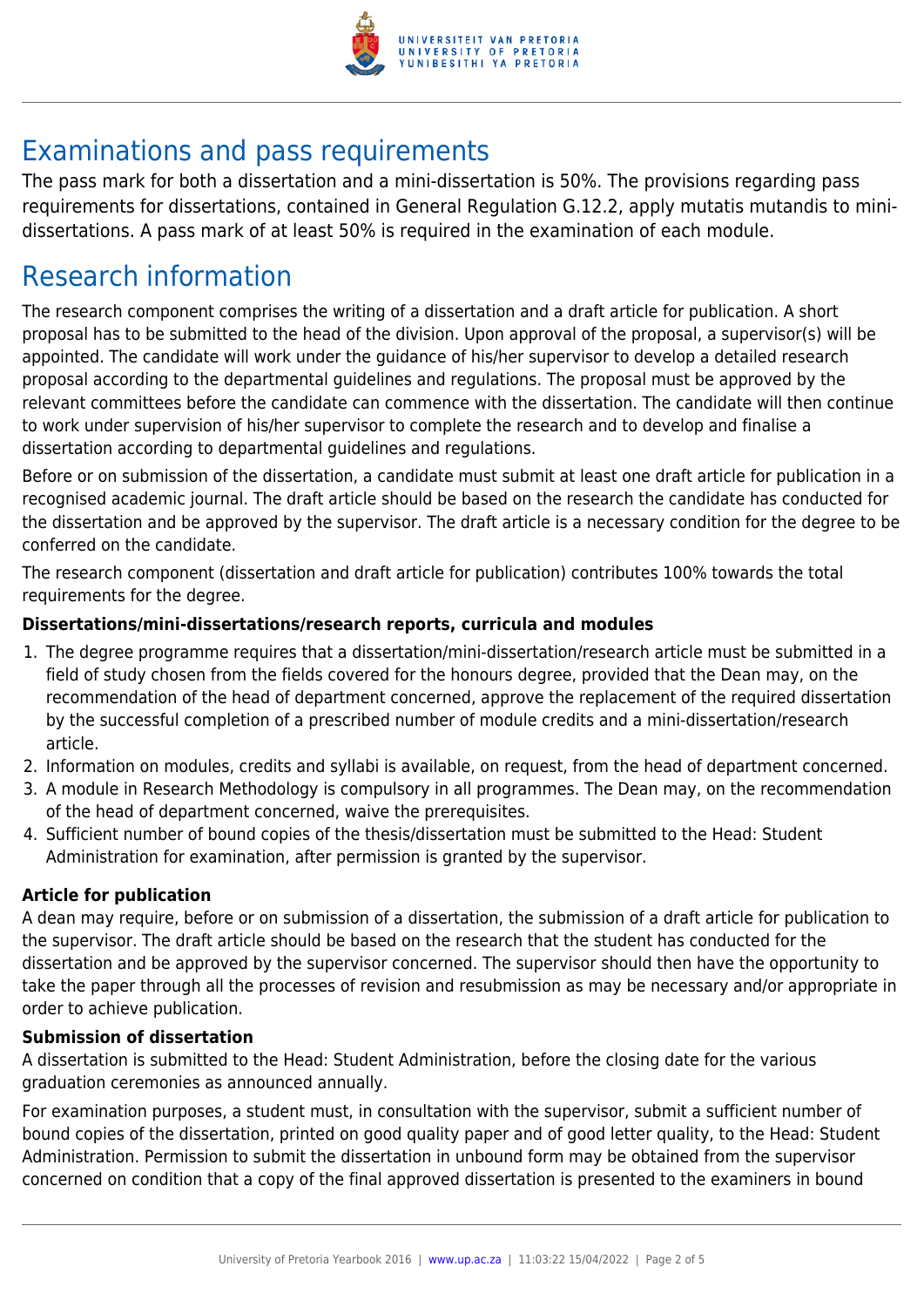

format or electronic format.

In addition to the copies already mentioned, each successful student must submit a bound paper copy as well as two electronic copies of the approved dissertation to the Head: Student Administration in the format specified by the faculty and in accordance with the minimum standards set by the Department of Library Services, before 15 February for the Autumn graduation ceremonies and before 15 July for the Spring graduation ceremonies, failing which the degree will only be conferred during a subsequent series of graduation ceremonies.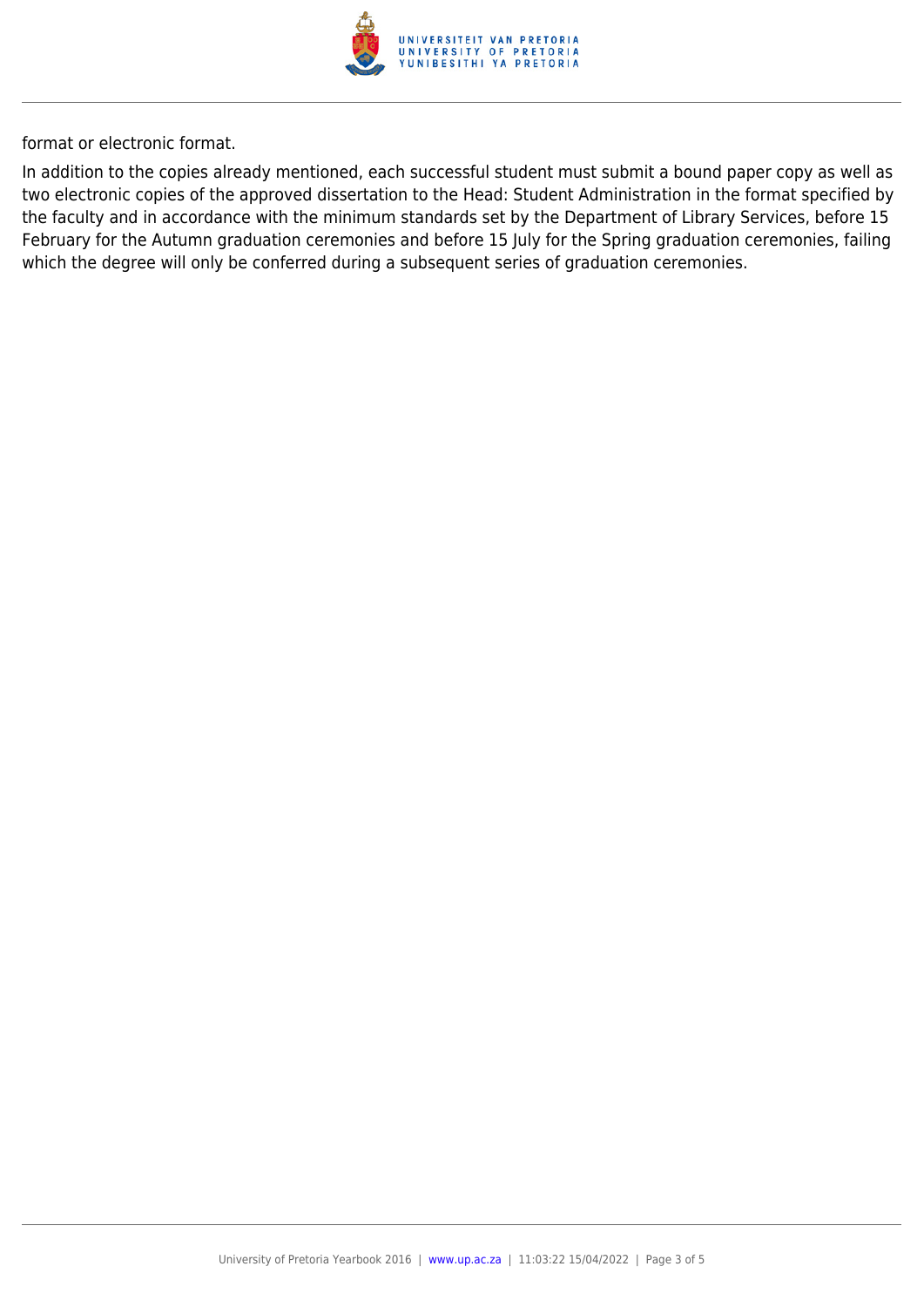

# Curriculum: Year 1

**Minimum credits: 240**

#### **Fundamental modules**

[Research methodology 801](https://www.up.ac.za/parents/yearbooks/2016/modules/view/EBW 801) (EBW 801) - Credits: 0.00 [Dissertation: Tourism management 890](https://www.up.ac.za/parents/yearbooks/2016/modules/view/TBE 890) (TBE 890) - Credits: 240.00